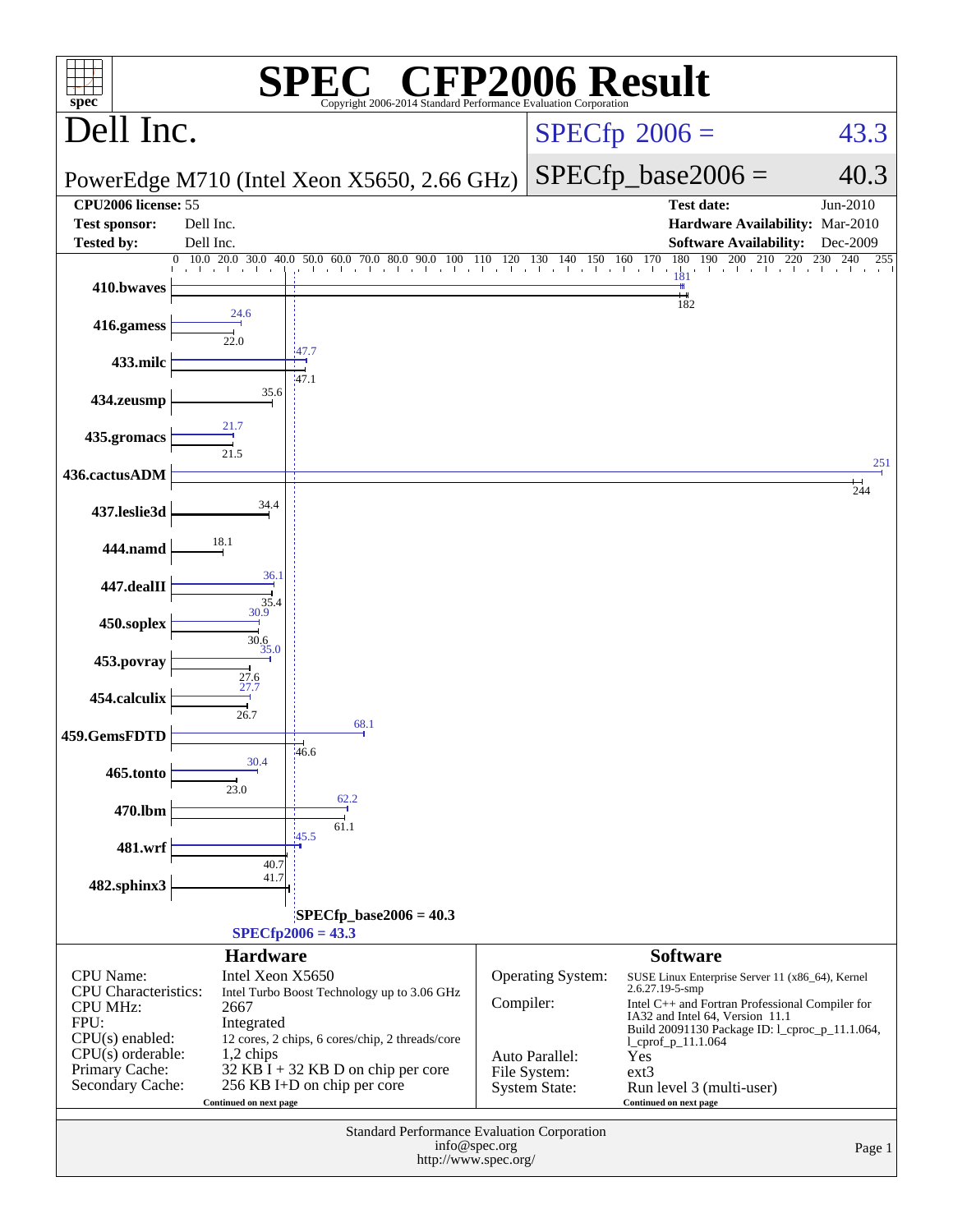

# **[SPEC CFP2006 Result](http://www.spec.org/auto/cpu2006/Docs/result-fields.html#SPECCFP2006Result)**

# Dell Inc.

#### $SPECfp2006 = 43.3$  $SPECfp2006 = 43.3$

PowerEdge M710 (Intel Xeon X5650, 2.66 GHz)

 $SPECfp\_base2006 = 40.3$ 

| <b>CPU2006 license: 55</b>                                                 |                                                                                                                          |                                                            | $Jun-2010$<br><b>Test date:</b>           |
|----------------------------------------------------------------------------|--------------------------------------------------------------------------------------------------------------------------|------------------------------------------------------------|-------------------------------------------|
| <b>Test sponsor:</b>                                                       | Dell Inc.                                                                                                                |                                                            | <b>Hardware Availability: Mar-2010</b>    |
| <b>Tested by:</b>                                                          | Dell Inc.                                                                                                                |                                                            | <b>Software Availability:</b><br>Dec-2009 |
| L3 Cache:<br>Other Cache:<br>Memory:<br>Disk Subsystem:<br>Other Hardware: | 12 MB I+D on chip per chip<br>None<br>48 GB (12 x 4 GB DDR3-1333 DR RDIMM, CL9, ECC)<br>1 x 146 GB 15000 RPM SAS<br>None | <b>Base Pointers:</b><br>Peak Pointers:<br>Other Software: | 64-bit<br>$32/64$ -bit<br>None            |

|                  |                |              |                |       | <b>Results Table</b> |       |                                                                                                          |              |                |              |                |              |
|------------------|----------------|--------------|----------------|-------|----------------------|-------|----------------------------------------------------------------------------------------------------------|--------------|----------------|--------------|----------------|--------------|
|                  | <b>Base</b>    |              |                |       | <b>Peak</b>          |       |                                                                                                          |              |                |              |                |              |
| <b>Benchmark</b> | <b>Seconds</b> | <b>Ratio</b> | <b>Seconds</b> | Ratio | <b>Seconds</b>       | Ratio | <b>Seconds</b>                                                                                           | <b>Ratio</b> | <b>Seconds</b> | <b>Ratio</b> | <b>Seconds</b> | <b>Ratio</b> |
| 410.bwayes       | 75.7           | 180          | 74.7           | 182   | 74.5                 | 182   | 75.3                                                                                                     | 181          | 75.5           | 180          | 75.1           | 181          |
| 416.gamess       | 892            | 21.9         | 891            | 22.0  | 888                  | 22.1  | 797                                                                                                      | 24.6         | 798            | 24.5         | 796            | 24.6         |
| $433$ .milc      | 195            | 47.1         | 195            | 47.1  | 195                  | 47.1  | 192                                                                                                      | 47.8         | 193            | 47.5         | 193            | 47.7         |
| 434.zeusmp       | 256            | 35.6         | 256            | 35.5  | 256                  | 35.6  | 256                                                                                                      | 35.6         | 256            | 35.5         | 256            | 35.6         |
| 435.gromacs      | 332            | 21.5         | 332            | 21.5  | 332                  | 21.5  | 329                                                                                                      | 21.7         | 328            | 21.8         | 328            | 21.7         |
| 436.cactusADM    | 49.6           | 241          | 49.0           | 244   | 49.0                 | 244   | 47.6                                                                                                     | 251          | 47.6           | 251          | 47.6           | 251          |
| 437.leslie3d     | 273            | 34.4         | 274            | 34.3  | 273                  | 34.5  | 273                                                                                                      | 34.4         | 274            | 34.3         | 273            | 34.5         |
| 444.namd         | 443            | 18.1         | 444            | 18.1  | 443                  | 18.1  | 443                                                                                                      | 18.1         | 444            | 18.1         | 443            | 18.1         |
| 447.dealII       | 323            | 35.5         | 323            | 35.4  | 323                  | 35.4  | 317                                                                                                      | 36.1         | 317            | 36.1         | 317            | 36.1         |
| 450.soplex       | 273            | 30.6         | 273            | 30.6  | 272                  | 30.7  | 270                                                                                                      | 30.9         | 269            | 31.0         | 271            | 30.8         |
| 453.povray       | 194            | 27.5         | 193            | 27.6  | 193                  | 27.6  | 152                                                                                                      | 35.0         | 152            | 35.0         | 153            | 34.8         |
| 454.calculix     | 310            | 26.6         | 309            | 26.7  | 308                  | 26.8  | 298                                                                                                      | 27.7         | 298            | 27.7         | 298            | 27.7         |
| 459.GemsFDTD     | 228            | 46.6         | 228            | 46.5  | 227                  | 46.7  | 156                                                                                                      | 68.1         | 156            | 68.1         | 156            | 67.9         |
| 465.tonto        | 428            | 23.0         | 430            | 22.9  | 427                  | 23.0  | 323                                                                                                      | 30.4         | 325            | 30.3         | 324            | 30.4         |
| 470.1bm          | 225            | 61.1         | 225            | 61.2  | 225                  | 61.1  | 221                                                                                                      | 62.3         | 221            | 62.2         | 221            | 62.1         |
| 481.wrf          | 275            | 40.7         | 274            | 40.8  | 275                  | 40.7  | 247                                                                                                      | 45.2         | 245            | 45.6         | 246            | 45.5         |
| 482.sphinx3      | 467            | 41.7         | 467            | 41.7  | 472                  | 41.3  | 467                                                                                                      | 41.7         | 467            | 41.7         | 472            | 41.3         |
|                  |                |              |                |       |                      |       | Results appear in the order in which they were run. Bold underlined text indicates a median measurement. |              |                |              |                |              |

#### **[Operating System Notes](http://www.spec.org/auto/cpu2006/Docs/result-fields.html#OperatingSystemNotes)**

'ulimit -s unlimited' was used to set the stacksize to unlimited prior to run

#### **[Platform Notes](http://www.spec.org/auto/cpu2006/Docs/result-fields.html#PlatformNotes)**

 BIOS Settings: Power Management = Maximum Performance (Default = Active Power Controller) Data Reuse = Disabled (Default = Enabled)

#### **[General Notes](http://www.spec.org/auto/cpu2006/Docs/result-fields.html#GeneralNotes)**

 Binaries were compiled on SLES 10 with Binutils 2.18.50.0.7.20080502 OMP\_NUM\_THREADS set to number of cores KMP\_AFFINITY set to granularity=fine,scatter

Continued on next page

Standard Performance Evaluation Corporation [info@spec.org](mailto:info@spec.org) <http://www.spec.org/>

Page 2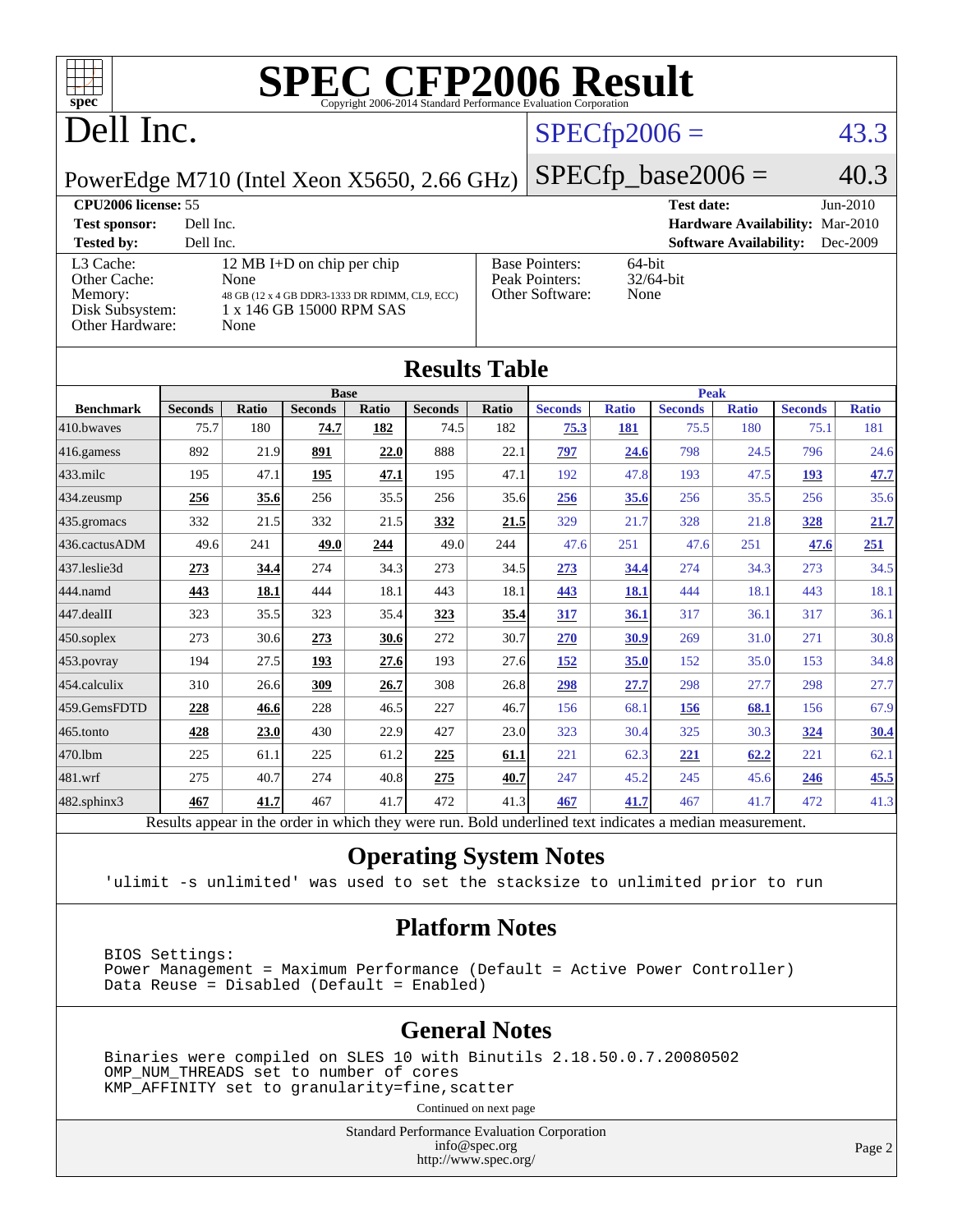

# **[SPEC CFP2006 Result](http://www.spec.org/auto/cpu2006/Docs/result-fields.html#SPECCFP2006Result)**

## Dell Inc.

 $SPECTp2006 = 43.3$ 

 $SPECTp\_base2006 = 40.3$ 

PowerEdge M710 (Intel Xeon X5650, 2.66 GHz)

**[CPU2006 license:](http://www.spec.org/auto/cpu2006/Docs/result-fields.html#CPU2006license)** 55 **[Test date:](http://www.spec.org/auto/cpu2006/Docs/result-fields.html#Testdate)** Jun-2010 **[Test sponsor:](http://www.spec.org/auto/cpu2006/Docs/result-fields.html#Testsponsor)** Dell Inc. **[Hardware Availability:](http://www.spec.org/auto/cpu2006/Docs/result-fields.html#HardwareAvailability)** Mar-2010 **[Tested by:](http://www.spec.org/auto/cpu2006/Docs/result-fields.html#Testedby)** Dell Inc. **[Software Availability:](http://www.spec.org/auto/cpu2006/Docs/result-fields.html#SoftwareAvailability)** Dec-2009

#### **[General Notes \(Continued\)](http://www.spec.org/auto/cpu2006/Docs/result-fields.html#GeneralNotes)**

KMP\_STACKSIZE set to 200M

#### **[Base Compiler Invocation](http://www.spec.org/auto/cpu2006/Docs/result-fields.html#BaseCompilerInvocation)**

[C benchmarks](http://www.spec.org/auto/cpu2006/Docs/result-fields.html#Cbenchmarks):  $\text{icc}$   $-\text{m64}$ 

[C++ benchmarks:](http://www.spec.org/auto/cpu2006/Docs/result-fields.html#CXXbenchmarks) [icpc -m64](http://www.spec.org/cpu2006/results/res2010q3/cpu2006-20100719-12587.flags.html#user_CXXbase_intel_icpc_64bit_bedb90c1146cab66620883ef4f41a67e)

[Fortran benchmarks](http://www.spec.org/auto/cpu2006/Docs/result-fields.html#Fortranbenchmarks): [ifort -m64](http://www.spec.org/cpu2006/results/res2010q3/cpu2006-20100719-12587.flags.html#user_FCbase_intel_ifort_64bit_ee9d0fb25645d0210d97eb0527dcc06e)

[Benchmarks using both Fortran and C](http://www.spec.org/auto/cpu2006/Docs/result-fields.html#BenchmarksusingbothFortranandC): [icc -m64](http://www.spec.org/cpu2006/results/res2010q3/cpu2006-20100719-12587.flags.html#user_CC_FCbase_intel_icc_64bit_0b7121f5ab7cfabee23d88897260401c) [ifort -m64](http://www.spec.org/cpu2006/results/res2010q3/cpu2006-20100719-12587.flags.html#user_CC_FCbase_intel_ifort_64bit_ee9d0fb25645d0210d97eb0527dcc06e)

#### **[Base Portability Flags](http://www.spec.org/auto/cpu2006/Docs/result-fields.html#BasePortabilityFlags)**

| 410.bwaves: -DSPEC CPU LP64                |                                                                |
|--------------------------------------------|----------------------------------------------------------------|
| 416.gamess: -DSPEC_CPU_LP64                |                                                                |
| 433.milc: -DSPEC CPU LP64                  |                                                                |
| 434.zeusmp: -DSPEC_CPU_LP64                |                                                                |
| 435.gromacs: -DSPEC_CPU_LP64 -nofor_main   |                                                                |
| 436.cactusADM: -DSPEC CPU LP64 -nofor main |                                                                |
| 437.leslie3d: -DSPEC CPU LP64              |                                                                |
| 444.namd: -DSPEC CPU LP64                  |                                                                |
| 447.dealII: -DSPEC CPU LP64                |                                                                |
| 450.soplex: -DSPEC_CPU_LP64                |                                                                |
| 453.povray: -DSPEC_CPU_LP64                |                                                                |
| 454.calculix: -DSPEC CPU LP64 -nofor main  |                                                                |
| 459.GemsFDTD: -DSPEC CPU LP64              |                                                                |
| 465.tonto: - DSPEC CPU LP64                |                                                                |
| 470.1bm: - DSPEC CPU LP64                  |                                                                |
|                                            | 481.wrf: -DSPEC CPU_LP64 -DSPEC_CPU_CASE_FLAG -DSPEC_CPU_LINUX |
| 482.sphinx3: -DSPEC CPU LP64               |                                                                |

#### **[Base Optimization Flags](http://www.spec.org/auto/cpu2006/Docs/result-fields.html#BaseOptimizationFlags)**

Standard Performance Evaluation Corporation [C benchmarks](http://www.spec.org/auto/cpu2006/Docs/result-fields.html#Cbenchmarks): [-xSSE4.2](http://www.spec.org/cpu2006/results/res2010q3/cpu2006-20100719-12587.flags.html#user_CCbase_f-xSSE42_f91528193cf0b216347adb8b939d4107) [-ipo](http://www.spec.org/cpu2006/results/res2010q3/cpu2006-20100719-12587.flags.html#user_CCbase_f-ipo) [-O3](http://www.spec.org/cpu2006/results/res2010q3/cpu2006-20100719-12587.flags.html#user_CCbase_f-O3) [-no-prec-div](http://www.spec.org/cpu2006/results/res2010q3/cpu2006-20100719-12587.flags.html#user_CCbase_f-no-prec-div) [-static](http://www.spec.org/cpu2006/results/res2010q3/cpu2006-20100719-12587.flags.html#user_CCbase_f-static) [-parallel](http://www.spec.org/cpu2006/results/res2010q3/cpu2006-20100719-12587.flags.html#user_CCbase_f-parallel) [-opt-prefetch](http://www.spec.org/cpu2006/results/res2010q3/cpu2006-20100719-12587.flags.html#user_CCbase_f-opt-prefetch) [C++ benchmarks:](http://www.spec.org/auto/cpu2006/Docs/result-fields.html#CXXbenchmarks) [-xSSE4.2](http://www.spec.org/cpu2006/results/res2010q3/cpu2006-20100719-12587.flags.html#user_CXXbase_f-xSSE42_f91528193cf0b216347adb8b939d4107) [-ipo](http://www.spec.org/cpu2006/results/res2010q3/cpu2006-20100719-12587.flags.html#user_CXXbase_f-ipo) [-O3](http://www.spec.org/cpu2006/results/res2010q3/cpu2006-20100719-12587.flags.html#user_CXXbase_f-O3) [-no-prec-div](http://www.spec.org/cpu2006/results/res2010q3/cpu2006-20100719-12587.flags.html#user_CXXbase_f-no-prec-div) [-static](http://www.spec.org/cpu2006/results/res2010q3/cpu2006-20100719-12587.flags.html#user_CXXbase_f-static) [-parallel](http://www.spec.org/cpu2006/results/res2010q3/cpu2006-20100719-12587.flags.html#user_CXXbase_f-parallel) [-opt-prefetch](http://www.spec.org/cpu2006/results/res2010q3/cpu2006-20100719-12587.flags.html#user_CXXbase_f-opt-prefetch) [Fortran benchmarks](http://www.spec.org/auto/cpu2006/Docs/result-fields.html#Fortranbenchmarks): [-xSSE4.2](http://www.spec.org/cpu2006/results/res2010q3/cpu2006-20100719-12587.flags.html#user_FCbase_f-xSSE42_f91528193cf0b216347adb8b939d4107) [-ipo](http://www.spec.org/cpu2006/results/res2010q3/cpu2006-20100719-12587.flags.html#user_FCbase_f-ipo) [-O3](http://www.spec.org/cpu2006/results/res2010q3/cpu2006-20100719-12587.flags.html#user_FCbase_f-O3) [-no-prec-div](http://www.spec.org/cpu2006/results/res2010q3/cpu2006-20100719-12587.flags.html#user_FCbase_f-no-prec-div) [-static](http://www.spec.org/cpu2006/results/res2010q3/cpu2006-20100719-12587.flags.html#user_FCbase_f-static) [-parallel](http://www.spec.org/cpu2006/results/res2010q3/cpu2006-20100719-12587.flags.html#user_FCbase_f-parallel) [-opt-prefetch](http://www.spec.org/cpu2006/results/res2010q3/cpu2006-20100719-12587.flags.html#user_FCbase_f-opt-prefetch) Continued on next page

[info@spec.org](mailto:info@spec.org)

<http://www.spec.org/>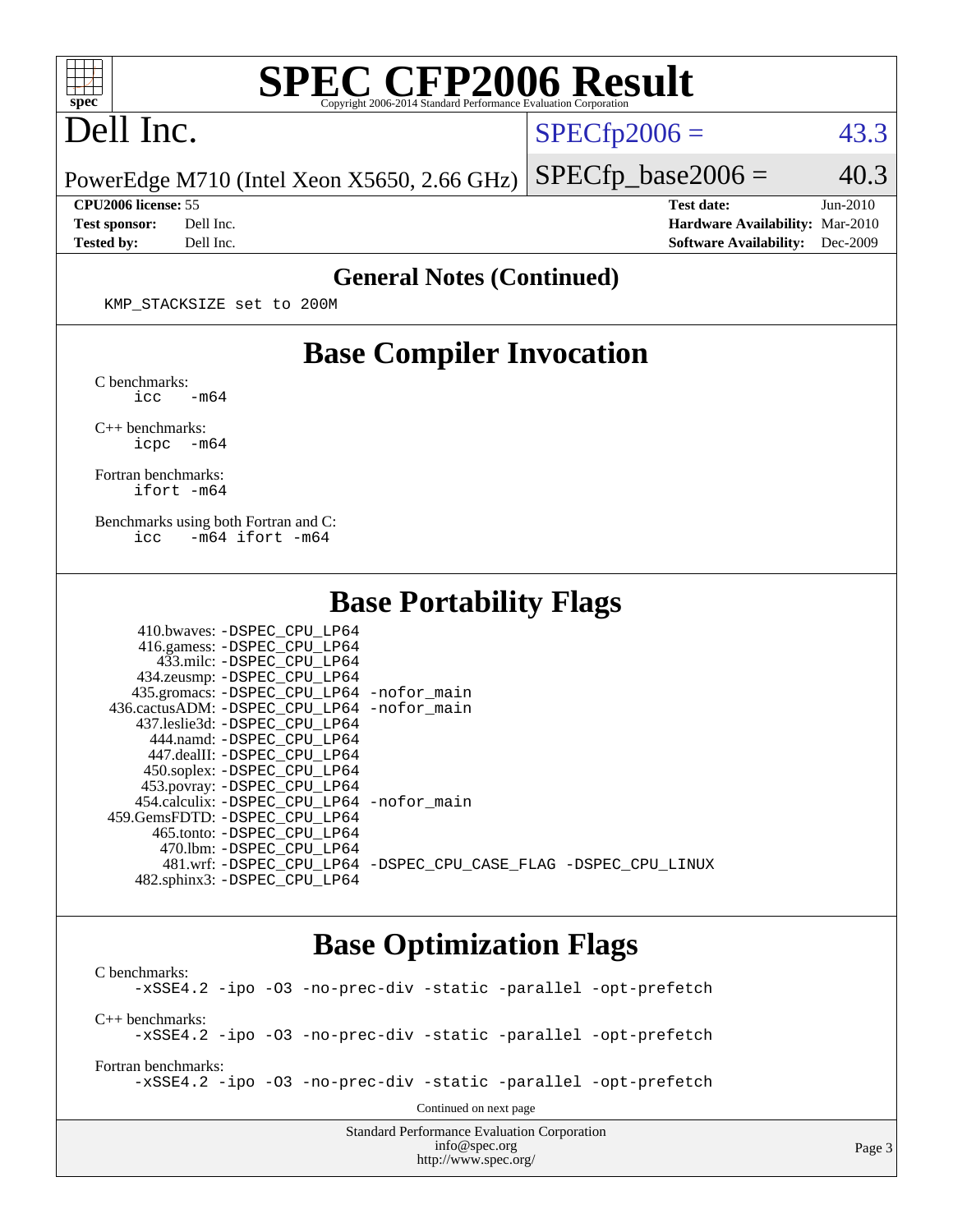# **[SPEC CFP2006 Result](http://www.spec.org/auto/cpu2006/Docs/result-fields.html#SPECCFP2006Result)**

# Dell Inc.

 $SPECTp2006 = 43.3$ 

PowerEdge M710 (Intel Xeon X5650, 2.66 GHz)  $SPECTp\_base2006 = 40.3$ 

**[CPU2006 license:](http://www.spec.org/auto/cpu2006/Docs/result-fields.html#CPU2006license)** 55 **[Test date:](http://www.spec.org/auto/cpu2006/Docs/result-fields.html#Testdate)** Jun-2010 **[Test sponsor:](http://www.spec.org/auto/cpu2006/Docs/result-fields.html#Testsponsor)** Dell Inc. **[Hardware Availability:](http://www.spec.org/auto/cpu2006/Docs/result-fields.html#HardwareAvailability)** Mar-2010 **[Tested by:](http://www.spec.org/auto/cpu2006/Docs/result-fields.html#Testedby)** Dell Inc. **[Software Availability:](http://www.spec.org/auto/cpu2006/Docs/result-fields.html#SoftwareAvailability)** Dec-2009

## **[Base Optimization Flags \(Continued\)](http://www.spec.org/auto/cpu2006/Docs/result-fields.html#BaseOptimizationFlags)**

[Benchmarks using both Fortran and C](http://www.spec.org/auto/cpu2006/Docs/result-fields.html#BenchmarksusingbothFortranandC):

[-xSSE4.2](http://www.spec.org/cpu2006/results/res2010q3/cpu2006-20100719-12587.flags.html#user_CC_FCbase_f-xSSE42_f91528193cf0b216347adb8b939d4107) [-ipo](http://www.spec.org/cpu2006/results/res2010q3/cpu2006-20100719-12587.flags.html#user_CC_FCbase_f-ipo) [-O3](http://www.spec.org/cpu2006/results/res2010q3/cpu2006-20100719-12587.flags.html#user_CC_FCbase_f-O3) [-no-prec-div](http://www.spec.org/cpu2006/results/res2010q3/cpu2006-20100719-12587.flags.html#user_CC_FCbase_f-no-prec-div) [-static](http://www.spec.org/cpu2006/results/res2010q3/cpu2006-20100719-12587.flags.html#user_CC_FCbase_f-static) [-parallel](http://www.spec.org/cpu2006/results/res2010q3/cpu2006-20100719-12587.flags.html#user_CC_FCbase_f-parallel) [-opt-prefetch](http://www.spec.org/cpu2006/results/res2010q3/cpu2006-20100719-12587.flags.html#user_CC_FCbase_f-opt-prefetch)

### **[Peak Compiler Invocation](http://www.spec.org/auto/cpu2006/Docs/result-fields.html#PeakCompilerInvocation)**

 $C$  benchmarks:<br>icc  $-m64$ 

[C++ benchmarks:](http://www.spec.org/auto/cpu2006/Docs/result-fields.html#CXXbenchmarks) [icpc -m64](http://www.spec.org/cpu2006/results/res2010q3/cpu2006-20100719-12587.flags.html#user_CXXpeak_intel_icpc_64bit_bedb90c1146cab66620883ef4f41a67e)

[Fortran benchmarks](http://www.spec.org/auto/cpu2006/Docs/result-fields.html#Fortranbenchmarks): [ifort -m64](http://www.spec.org/cpu2006/results/res2010q3/cpu2006-20100719-12587.flags.html#user_FCpeak_intel_ifort_64bit_ee9d0fb25645d0210d97eb0527dcc06e)

[Benchmarks using both Fortran and C](http://www.spec.org/auto/cpu2006/Docs/result-fields.html#BenchmarksusingbothFortranandC): [icc -m64](http://www.spec.org/cpu2006/results/res2010q3/cpu2006-20100719-12587.flags.html#user_CC_FCpeak_intel_icc_64bit_0b7121f5ab7cfabee23d88897260401c) [ifort -m64](http://www.spec.org/cpu2006/results/res2010q3/cpu2006-20100719-12587.flags.html#user_CC_FCpeak_intel_ifort_64bit_ee9d0fb25645d0210d97eb0527dcc06e)

#### **[Peak Portability Flags](http://www.spec.org/auto/cpu2006/Docs/result-fields.html#PeakPortabilityFlags)**

Same as Base Portability Flags

## **[Peak Optimization Flags](http://www.spec.org/auto/cpu2006/Docs/result-fields.html#PeakOptimizationFlags)**

[C benchmarks](http://www.spec.org/auto/cpu2006/Docs/result-fields.html#Cbenchmarks):

 433.milc: [-xSSE4.2](http://www.spec.org/cpu2006/results/res2010q3/cpu2006-20100719-12587.flags.html#user_peakPASS2_CFLAGSPASS2_LDFLAGS433_milc_f-xSSE42_f91528193cf0b216347adb8b939d4107)(pass 2) [-prof-gen](http://www.spec.org/cpu2006/results/res2010q3/cpu2006-20100719-12587.flags.html#user_peakPASS1_CFLAGSPASS1_LDFLAGS433_milc_prof_gen_e43856698f6ca7b7e442dfd80e94a8fc)(pass 1) [-ipo](http://www.spec.org/cpu2006/results/res2010q3/cpu2006-20100719-12587.flags.html#user_peakPASS2_CFLAGSPASS2_LDFLAGS433_milc_f-ipo)(pass 2) [-O3](http://www.spec.org/cpu2006/results/res2010q3/cpu2006-20100719-12587.flags.html#user_peakPASS2_CFLAGSPASS2_LDFLAGS433_milc_f-O3)(pass 2) [-no-prec-div](http://www.spec.org/cpu2006/results/res2010q3/cpu2006-20100719-12587.flags.html#user_peakPASS2_CFLAGSPASS2_LDFLAGS433_milc_f-no-prec-div)(pass 2) [-static](http://www.spec.org/cpu2006/results/res2010q3/cpu2006-20100719-12587.flags.html#user_peakPASS2_CFLAGSPASS2_LDFLAGS433_milc_f-static)(pass 2) [-prof-use](http://www.spec.org/cpu2006/results/res2010q3/cpu2006-20100719-12587.flags.html#user_peakPASS2_CFLAGSPASS2_LDFLAGS433_milc_prof_use_bccf7792157ff70d64e32fe3e1250b55)(pass 2) [-ansi-alias](http://www.spec.org/cpu2006/results/res2010q3/cpu2006-20100719-12587.flags.html#user_peakOPTIMIZE433_milc_f-ansi-alias)

 470.lbm: [-xSSE4.2](http://www.spec.org/cpu2006/results/res2010q3/cpu2006-20100719-12587.flags.html#user_peakPASS2_CFLAGSPASS2_LDFLAGS470_lbm_f-xSSE42_f91528193cf0b216347adb8b939d4107)(pass 2) [-prof-gen](http://www.spec.org/cpu2006/results/res2010q3/cpu2006-20100719-12587.flags.html#user_peakPASS1_CFLAGSPASS1_LDFLAGS470_lbm_prof_gen_e43856698f6ca7b7e442dfd80e94a8fc)(pass 1) [-ipo](http://www.spec.org/cpu2006/results/res2010q3/cpu2006-20100719-12587.flags.html#user_peakPASS2_CFLAGSPASS2_LDFLAGS470_lbm_f-ipo)(pass 2) [-O3](http://www.spec.org/cpu2006/results/res2010q3/cpu2006-20100719-12587.flags.html#user_peakPASS2_CFLAGSPASS2_LDFLAGS470_lbm_f-O3)(pass 2) [-no-prec-div](http://www.spec.org/cpu2006/results/res2010q3/cpu2006-20100719-12587.flags.html#user_peakPASS2_CFLAGSPASS2_LDFLAGS470_lbm_f-no-prec-div)(pass 2) [-static](http://www.spec.org/cpu2006/results/res2010q3/cpu2006-20100719-12587.flags.html#user_peakPASS2_CFLAGSPASS2_LDFLAGS470_lbm_f-static)(pass 2) [-prof-use](http://www.spec.org/cpu2006/results/res2010q3/cpu2006-20100719-12587.flags.html#user_peakPASS2_CFLAGSPASS2_LDFLAGS470_lbm_prof_use_bccf7792157ff70d64e32fe3e1250b55)(pass 2) [-parallel](http://www.spec.org/cpu2006/results/res2010q3/cpu2006-20100719-12587.flags.html#user_peakOPTIMIZE470_lbm_f-parallel) [-ansi-alias](http://www.spec.org/cpu2006/results/res2010q3/cpu2006-20100719-12587.flags.html#user_peakOPTIMIZE470_lbm_f-ansi-alias) [-auto-ilp32](http://www.spec.org/cpu2006/results/res2010q3/cpu2006-20100719-12587.flags.html#user_peakCOPTIMIZE470_lbm_f-auto-ilp32)

 $482$ .sphinx3: basepeak = yes

[C++ benchmarks:](http://www.spec.org/auto/cpu2006/Docs/result-fields.html#CXXbenchmarks)

444.namd: basepeak = yes

 $447$ .dealII:  $-xSSE4$ .  $2(pass 2)$  [-prof-gen](http://www.spec.org/cpu2006/results/res2010q3/cpu2006-20100719-12587.flags.html#user_peakPASS1_CXXFLAGSPASS1_LDFLAGS447_dealII_prof_gen_e43856698f6ca7b7e442dfd80e94a8fc)(pass 1) [-ipo](http://www.spec.org/cpu2006/results/res2010q3/cpu2006-20100719-12587.flags.html#user_peakPASS2_CXXFLAGSPASS2_LDFLAGS447_dealII_f-ipo)(pass 2) -03(pass 2) [-no-prec-div](http://www.spec.org/cpu2006/results/res2010q3/cpu2006-20100719-12587.flags.html#user_peakPASS2_CXXFLAGSPASS2_LDFLAGS447_dealII_f-no-prec-div)(pass 2) [-static](http://www.spec.org/cpu2006/results/res2010q3/cpu2006-20100719-12587.flags.html#user_peakPASS2_CXXFLAGSPASS2_LDFLAGS447_dealII_f-static)(pass 2) [-prof-use](http://www.spec.org/cpu2006/results/res2010q3/cpu2006-20100719-12587.flags.html#user_peakPASS2_CXXFLAGSPASS2_LDFLAGS447_dealII_prof_use_bccf7792157ff70d64e32fe3e1250b55)(pass 2) [-unroll2](http://www.spec.org/cpu2006/results/res2010q3/cpu2006-20100719-12587.flags.html#user_peakOPTIMIZE447_dealII_f-unroll_784dae83bebfb236979b41d2422d7ec2) [-ansi-alias](http://www.spec.org/cpu2006/results/res2010q3/cpu2006-20100719-12587.flags.html#user_peakOPTIMIZE447_dealII_f-ansi-alias) [-scalar-rep-](http://www.spec.org/cpu2006/results/res2010q3/cpu2006-20100719-12587.flags.html#user_peakOPTIMIZE447_dealII_f-disablescalarrep_abbcad04450fb118e4809c81d83c8a1d) [-auto-ilp32](http://www.spec.org/cpu2006/results/res2010q3/cpu2006-20100719-12587.flags.html#user_peakCXXOPTIMIZE447_dealII_f-auto-ilp32)

Continued on next page

Standard Performance Evaluation Corporation [info@spec.org](mailto:info@spec.org) <http://www.spec.org/>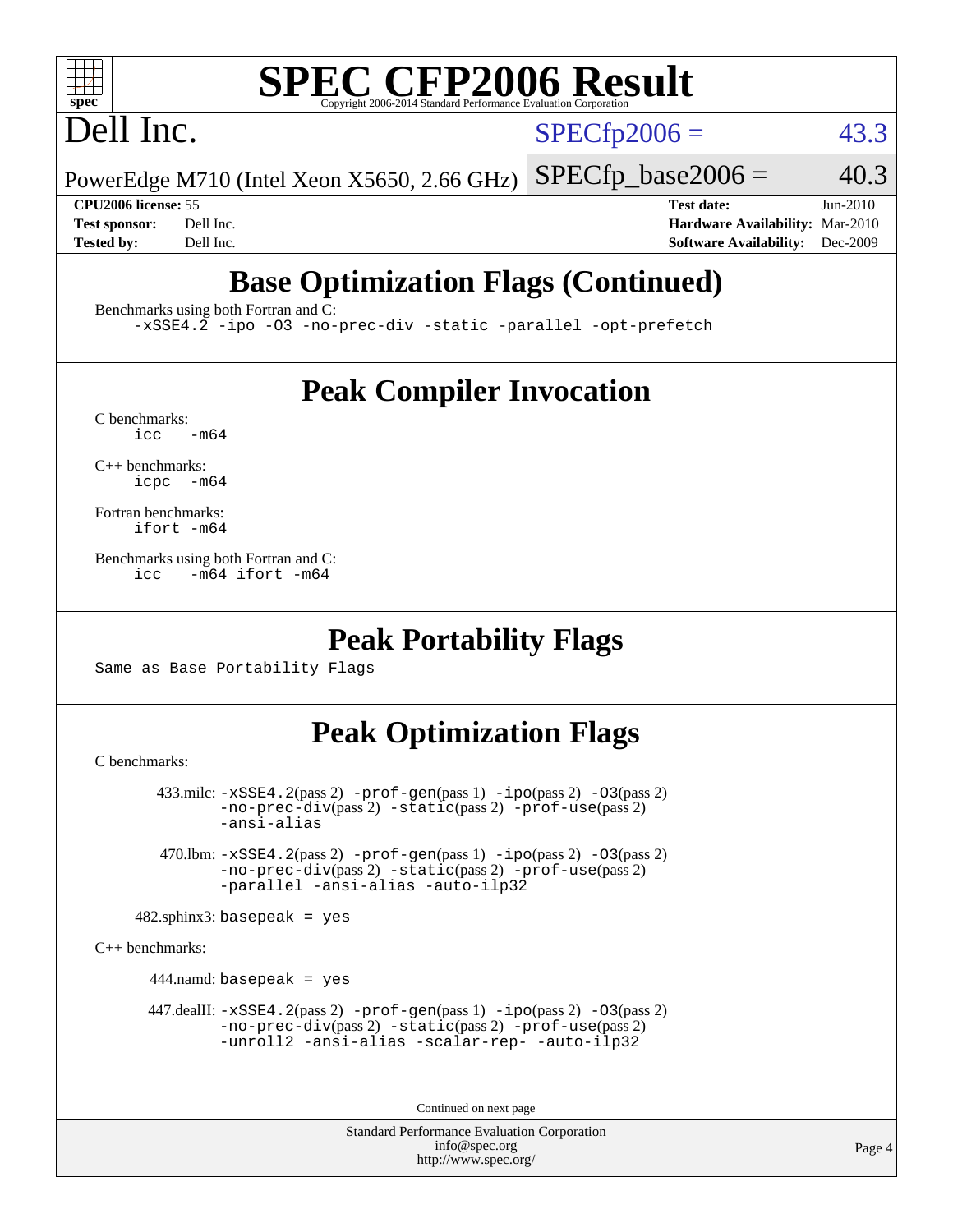

#### **[SPEC CFP2006 Result](http://www.spec.org/auto/cpu2006/Docs/result-fields.html#SPECCFP2006Result)** Copyright 2006-2014 Standard Performance Eva

 $SPECTp2006 = 43.3$ 

PowerEdge M710 (Intel Xeon X5650, 2.66 GHz)  $SPECTp\_base2006 = 40.3$ 

Dell Inc.

**[CPU2006 license:](http://www.spec.org/auto/cpu2006/Docs/result-fields.html#CPU2006license)** 55 **[Test date:](http://www.spec.org/auto/cpu2006/Docs/result-fields.html#Testdate)** Jun-2010 **[Test sponsor:](http://www.spec.org/auto/cpu2006/Docs/result-fields.html#Testsponsor)** Dell Inc. **[Hardware Availability:](http://www.spec.org/auto/cpu2006/Docs/result-fields.html#HardwareAvailability)** Mar-2010 **[Tested by:](http://www.spec.org/auto/cpu2006/Docs/result-fields.html#Testedby)** Dell Inc. **[Software Availability:](http://www.spec.org/auto/cpu2006/Docs/result-fields.html#SoftwareAvailability)** Dec-2009

## **[Peak Optimization Flags \(Continued\)](http://www.spec.org/auto/cpu2006/Docs/result-fields.html#PeakOptimizationFlags)**

 450.soplex: [-xSSE4.2](http://www.spec.org/cpu2006/results/res2010q3/cpu2006-20100719-12587.flags.html#user_peakPASS2_CXXFLAGSPASS2_LDFLAGS450_soplex_f-xSSE42_f91528193cf0b216347adb8b939d4107)(pass 2) [-prof-gen](http://www.spec.org/cpu2006/results/res2010q3/cpu2006-20100719-12587.flags.html#user_peakPASS1_CXXFLAGSPASS1_LDFLAGS450_soplex_prof_gen_e43856698f6ca7b7e442dfd80e94a8fc)(pass 1) [-ipo](http://www.spec.org/cpu2006/results/res2010q3/cpu2006-20100719-12587.flags.html#user_peakPASS2_CXXFLAGSPASS2_LDFLAGS450_soplex_f-ipo)(pass 2) [-O3](http://www.spec.org/cpu2006/results/res2010q3/cpu2006-20100719-12587.flags.html#user_peakPASS2_CXXFLAGSPASS2_LDFLAGS450_soplex_f-O3)(pass 2) [-no-prec-div](http://www.spec.org/cpu2006/results/res2010q3/cpu2006-20100719-12587.flags.html#user_peakPASS2_CXXFLAGSPASS2_LDFLAGS450_soplex_f-no-prec-div)(pass 2) [-static](http://www.spec.org/cpu2006/results/res2010q3/cpu2006-20100719-12587.flags.html#user_peakPASS2_CXXFLAGSPASS2_LDFLAGS450_soplex_f-static)(pass 2) [-prof-use](http://www.spec.org/cpu2006/results/res2010q3/cpu2006-20100719-12587.flags.html#user_peakPASS2_CXXFLAGSPASS2_LDFLAGS450_soplex_prof_use_bccf7792157ff70d64e32fe3e1250b55)(pass 2) [-opt-malloc-options=3](http://www.spec.org/cpu2006/results/res2010q3/cpu2006-20100719-12587.flags.html#user_peakOPTIMIZE450_soplex_f-opt-malloc-options_13ab9b803cf986b4ee62f0a5998c2238) [-auto-ilp32](http://www.spec.org/cpu2006/results/res2010q3/cpu2006-20100719-12587.flags.html#user_peakCXXOPTIMIZE450_soplex_f-auto-ilp32)  $453.$ povray:  $-xSSE4$ .  $2(pass 2)$  [-prof-gen](http://www.spec.org/cpu2006/results/res2010q3/cpu2006-20100719-12587.flags.html#user_peakPASS1_CXXFLAGSPASS1_LDFLAGS453_povray_prof_gen_e43856698f6ca7b7e442dfd80e94a8fc)(pass 1) [-ipo](http://www.spec.org/cpu2006/results/res2010q3/cpu2006-20100719-12587.flags.html#user_peakPASS2_CXXFLAGSPASS2_LDFLAGS453_povray_f-ipo)(pass 2) -03(pass 2) [-no-prec-div](http://www.spec.org/cpu2006/results/res2010q3/cpu2006-20100719-12587.flags.html#user_peakPASS2_CXXFLAGSPASS2_LDFLAGS453_povray_f-no-prec-div)(pass 2) [-static](http://www.spec.org/cpu2006/results/res2010q3/cpu2006-20100719-12587.flags.html#user_peakPASS2_CXXFLAGSPASS2_LDFLAGS453_povray_f-static)(pass 2) [-prof-use](http://www.spec.org/cpu2006/results/res2010q3/cpu2006-20100719-12587.flags.html#user_peakPASS2_CXXFLAGSPASS2_LDFLAGS453_povray_prof_use_bccf7792157ff70d64e32fe3e1250b55)(pass 2) [-unroll4](http://www.spec.org/cpu2006/results/res2010q3/cpu2006-20100719-12587.flags.html#user_peakCXXOPTIMIZE453_povray_f-unroll_4e5e4ed65b7fd20bdcd365bec371b81f) [-ansi-alias](http://www.spec.org/cpu2006/results/res2010q3/cpu2006-20100719-12587.flags.html#user_peakCXXOPTIMIZE453_povray_f-ansi-alias) [Fortran benchmarks](http://www.spec.org/auto/cpu2006/Docs/result-fields.html#Fortranbenchmarks): 410.bwaves: [-xSSE4.2](http://www.spec.org/cpu2006/results/res2010q3/cpu2006-20100719-12587.flags.html#user_peakOPTIMIZE410_bwaves_f-xSSE42_f91528193cf0b216347adb8b939d4107) [-ipo](http://www.spec.org/cpu2006/results/res2010q3/cpu2006-20100719-12587.flags.html#user_peakOPTIMIZE410_bwaves_f-ipo) [-O3](http://www.spec.org/cpu2006/results/res2010q3/cpu2006-20100719-12587.flags.html#user_peakOPTIMIZE410_bwaves_f-O3) [-no-prec-div](http://www.spec.org/cpu2006/results/res2010q3/cpu2006-20100719-12587.flags.html#user_peakOPTIMIZE410_bwaves_f-no-prec-div) [-static](http://www.spec.org/cpu2006/results/res2010q3/cpu2006-20100719-12587.flags.html#user_peakOPTIMIZE410_bwaves_f-static) [-opt-prefetch](http://www.spec.org/cpu2006/results/res2010q3/cpu2006-20100719-12587.flags.html#user_peakOPTIMIZE410_bwaves_f-opt-prefetch) [-parallel](http://www.spec.org/cpu2006/results/res2010q3/cpu2006-20100719-12587.flags.html#user_peakOPTIMIZE410_bwaves_f-parallel) 416.gamess: [-xSSE4.2](http://www.spec.org/cpu2006/results/res2010q3/cpu2006-20100719-12587.flags.html#user_peakPASS2_FFLAGSPASS2_LDFLAGS416_gamess_f-xSSE42_f91528193cf0b216347adb8b939d4107)(pass 2) [-prof-gen](http://www.spec.org/cpu2006/results/res2010q3/cpu2006-20100719-12587.flags.html#user_peakPASS1_FFLAGSPASS1_LDFLAGS416_gamess_prof_gen_e43856698f6ca7b7e442dfd80e94a8fc)(pass 1) [-ipo](http://www.spec.org/cpu2006/results/res2010q3/cpu2006-20100719-12587.flags.html#user_peakPASS2_FFLAGSPASS2_LDFLAGS416_gamess_f-ipo)(pass 2) [-O3](http://www.spec.org/cpu2006/results/res2010q3/cpu2006-20100719-12587.flags.html#user_peakPASS2_FFLAGSPASS2_LDFLAGS416_gamess_f-O3)(pass 2) [-no-prec-div](http://www.spec.org/cpu2006/results/res2010q3/cpu2006-20100719-12587.flags.html#user_peakPASS2_FFLAGSPASS2_LDFLAGS416_gamess_f-no-prec-div)(pass 2) [-static](http://www.spec.org/cpu2006/results/res2010q3/cpu2006-20100719-12587.flags.html#user_peakPASS2_FFLAGSPASS2_LDFLAGS416_gamess_f-static)(pass 2) [-prof-use](http://www.spec.org/cpu2006/results/res2010q3/cpu2006-20100719-12587.flags.html#user_peakPASS2_FFLAGSPASS2_LDFLAGS416_gamess_prof_use_bccf7792157ff70d64e32fe3e1250b55)(pass 2) [-unroll2](http://www.spec.org/cpu2006/results/res2010q3/cpu2006-20100719-12587.flags.html#user_peakOPTIMIZE416_gamess_f-unroll_784dae83bebfb236979b41d2422d7ec2) [-Ob0](http://www.spec.org/cpu2006/results/res2010q3/cpu2006-20100719-12587.flags.html#user_peakOPTIMIZE416_gamess_f-Ob_n_fbe6f6428adb7d4b74b1e99bb2444c2d) [-ansi-alias](http://www.spec.org/cpu2006/results/res2010q3/cpu2006-20100719-12587.flags.html#user_peakOPTIMIZE416_gamess_f-ansi-alias) [-scalar-rep-](http://www.spec.org/cpu2006/results/res2010q3/cpu2006-20100719-12587.flags.html#user_peakOPTIMIZE416_gamess_f-disablescalarrep_abbcad04450fb118e4809c81d83c8a1d) 434.zeusmp: basepeak = yes 437.leslie3d: basepeak = yes  $459.GemsFDTD: -xSSE4.2(pass 2) -prof-gen(pass 1) -ipo(pass 2) -O3(pass 2)$  $459.GemsFDTD: -xSSE4.2(pass 2) -prof-gen(pass 1) -ipo(pass 2) -O3(pass 2)$  $459.GemsFDTD: -xSSE4.2(pass 2) -prof-gen(pass 1) -ipo(pass 2) -O3(pass 2)$  $459.GemsFDTD: -xSSE4.2(pass 2) -prof-gen(pass 1) -ipo(pass 2) -O3(pass 2)$  $459.GemsFDTD: -xSSE4.2(pass 2) -prof-gen(pass 1) -ipo(pass 2) -O3(pass 2)$  $459.GemsFDTD: -xSSE4.2(pass 2) -prof-gen(pass 1) -ipo(pass 2) -O3(pass 2)$  $459.GemsFDTD: -xSSE4.2(pass 2) -prof-gen(pass 1) -ipo(pass 2) -O3(pass 2)$  $459.GemsFDTD: -xSSE4.2(pass 2) -prof-gen(pass 1) -ipo(pass 2) -O3(pass 2)$  $459.GemsFDTD: -xSSE4.2(pass 2) -prof-gen(pass 1) -ipo(pass 2) -O3(pass 2)$ [-no-prec-div](http://www.spec.org/cpu2006/results/res2010q3/cpu2006-20100719-12587.flags.html#user_peakPASS2_FFLAGSPASS2_LDFLAGS459_GemsFDTD_f-no-prec-div)(pass 2) [-static](http://www.spec.org/cpu2006/results/res2010q3/cpu2006-20100719-12587.flags.html#user_peakPASS2_FFLAGSPASS2_LDFLAGS459_GemsFDTD_f-static)(pass 2) [-prof-use](http://www.spec.org/cpu2006/results/res2010q3/cpu2006-20100719-12587.flags.html#user_peakPASS2_FFLAGSPASS2_LDFLAGS459_GemsFDTD_prof_use_bccf7792157ff70d64e32fe3e1250b55)(pass 2) [-unroll2](http://www.spec.org/cpu2006/results/res2010q3/cpu2006-20100719-12587.flags.html#user_peakOPTIMIZE459_GemsFDTD_f-unroll_784dae83bebfb236979b41d2422d7ec2) [-Ob0](http://www.spec.org/cpu2006/results/res2010q3/cpu2006-20100719-12587.flags.html#user_peakOPTIMIZE459_GemsFDTD_f-Ob_n_fbe6f6428adb7d4b74b1e99bb2444c2d) [-opt-prefetch](http://www.spec.org/cpu2006/results/res2010q3/cpu2006-20100719-12587.flags.html#user_peakOPTIMIZE459_GemsFDTD_f-opt-prefetch) [-parallel](http://www.spec.org/cpu2006/results/res2010q3/cpu2006-20100719-12587.flags.html#user_peakOPTIMIZE459_GemsFDTD_f-parallel) 465.tonto: [-xSSE4.2](http://www.spec.org/cpu2006/results/res2010q3/cpu2006-20100719-12587.flags.html#user_peakPASS2_FFLAGSPASS2_LDFLAGS465_tonto_f-xSSE42_f91528193cf0b216347adb8b939d4107)(pass 2) [-prof-gen](http://www.spec.org/cpu2006/results/res2010q3/cpu2006-20100719-12587.flags.html#user_peakPASS1_FFLAGSPASS1_LDFLAGS465_tonto_prof_gen_e43856698f6ca7b7e442dfd80e94a8fc)(pass 1) [-ipo](http://www.spec.org/cpu2006/results/res2010q3/cpu2006-20100719-12587.flags.html#user_peakPASS2_FFLAGSPASS2_LDFLAGS465_tonto_f-ipo)(pass 2) [-O3](http://www.spec.org/cpu2006/results/res2010q3/cpu2006-20100719-12587.flags.html#user_peakPASS2_FFLAGSPASS2_LDFLAGS465_tonto_f-O3)(pass 2) [-no-prec-div](http://www.spec.org/cpu2006/results/res2010q3/cpu2006-20100719-12587.flags.html#user_peakPASS2_FFLAGSPASS2_LDFLAGS465_tonto_f-no-prec-div)(pass 2) [-static](http://www.spec.org/cpu2006/results/res2010q3/cpu2006-20100719-12587.flags.html#user_peakPASS2_FFLAGSPASS2_LDFLAGS465_tonto_f-static)(pass 2) [-prof-use](http://www.spec.org/cpu2006/results/res2010q3/cpu2006-20100719-12587.flags.html#user_peakPASS2_FFLAGSPASS2_LDFLAGS465_tonto_prof_use_bccf7792157ff70d64e32fe3e1250b55)(pass 2) [-inline-calloc](http://www.spec.org/cpu2006/results/res2010q3/cpu2006-20100719-12587.flags.html#user_peakOPTIMIZE465_tonto_f-inline-calloc) [-opt-malloc-options=3](http://www.spec.org/cpu2006/results/res2010q3/cpu2006-20100719-12587.flags.html#user_peakOPTIMIZE465_tonto_f-opt-malloc-options_13ab9b803cf986b4ee62f0a5998c2238) [-auto](http://www.spec.org/cpu2006/results/res2010q3/cpu2006-20100719-12587.flags.html#user_peakOPTIMIZE465_tonto_f-auto) [-unroll4](http://www.spec.org/cpu2006/results/res2010q3/cpu2006-20100719-12587.flags.html#user_peakOPTIMIZE465_tonto_f-unroll_4e5e4ed65b7fd20bdcd365bec371b81f) [Benchmarks using both Fortran and C](http://www.spec.org/auto/cpu2006/Docs/result-fields.html#BenchmarksusingbothFortranandC): 435.gromacs: [-xSSE4.2](http://www.spec.org/cpu2006/results/res2010q3/cpu2006-20100719-12587.flags.html#user_peakPASS2_CFLAGSPASS2_FFLAGSPASS2_LDFLAGS435_gromacs_f-xSSE42_f91528193cf0b216347adb8b939d4107)(pass 2) [-prof-gen](http://www.spec.org/cpu2006/results/res2010q3/cpu2006-20100719-12587.flags.html#user_peakPASS1_CFLAGSPASS1_FFLAGSPASS1_LDFLAGS435_gromacs_prof_gen_e43856698f6ca7b7e442dfd80e94a8fc)(pass 1) [-ipo](http://www.spec.org/cpu2006/results/res2010q3/cpu2006-20100719-12587.flags.html#user_peakPASS2_CFLAGSPASS2_FFLAGSPASS2_LDFLAGS435_gromacs_f-ipo)(pass 2) [-O3](http://www.spec.org/cpu2006/results/res2010q3/cpu2006-20100719-12587.flags.html#user_peakPASS2_CFLAGSPASS2_FFLAGSPASS2_LDFLAGS435_gromacs_f-O3)(pass 2) [-no-prec-div](http://www.spec.org/cpu2006/results/res2010q3/cpu2006-20100719-12587.flags.html#user_peakPASS2_CFLAGSPASS2_FFLAGSPASS2_LDFLAGS435_gromacs_f-no-prec-div)(pass 2) [-static](http://www.spec.org/cpu2006/results/res2010q3/cpu2006-20100719-12587.flags.html#user_peakPASS2_CFLAGSPASS2_FFLAGSPASS2_LDFLAGS435_gromacs_f-static)(pass 2) [-prof-use](http://www.spec.org/cpu2006/results/res2010q3/cpu2006-20100719-12587.flags.html#user_peakPASS2_CFLAGSPASS2_FFLAGSPASS2_LDFLAGS435_gromacs_prof_use_bccf7792157ff70d64e32fe3e1250b55)(pass 2) [-opt-prefetch](http://www.spec.org/cpu2006/results/res2010q3/cpu2006-20100719-12587.flags.html#user_peakOPTIMIZE435_gromacs_f-opt-prefetch) [-auto-ilp32](http://www.spec.org/cpu2006/results/res2010q3/cpu2006-20100719-12587.flags.html#user_peakCOPTIMIZE435_gromacs_f-auto-ilp32) 436.cactusADM: [-xSSE4.2](http://www.spec.org/cpu2006/results/res2010q3/cpu2006-20100719-12587.flags.html#user_peakPASS2_CFLAGSPASS2_FFLAGSPASS2_LDFLAGS436_cactusADM_f-xSSE42_f91528193cf0b216347adb8b939d4107)(pass 2) [-prof-gen](http://www.spec.org/cpu2006/results/res2010q3/cpu2006-20100719-12587.flags.html#user_peakPASS1_CFLAGSPASS1_FFLAGSPASS1_LDFLAGS436_cactusADM_prof_gen_e43856698f6ca7b7e442dfd80e94a8fc)(pass 1) [-ipo](http://www.spec.org/cpu2006/results/res2010q3/cpu2006-20100719-12587.flags.html#user_peakPASS2_CFLAGSPASS2_FFLAGSPASS2_LDFLAGS436_cactusADM_f-ipo)(pass 2) [-O3](http://www.spec.org/cpu2006/results/res2010q3/cpu2006-20100719-12587.flags.html#user_peakPASS2_CFLAGSPASS2_FFLAGSPASS2_LDFLAGS436_cactusADM_f-O3)(pass 2) [-no-prec-div](http://www.spec.org/cpu2006/results/res2010q3/cpu2006-20100719-12587.flags.html#user_peakPASS2_CFLAGSPASS2_FFLAGSPASS2_LDFLAGS436_cactusADM_f-no-prec-div)(pass 2) [-static](http://www.spec.org/cpu2006/results/res2010q3/cpu2006-20100719-12587.flags.html#user_peakPASS2_CFLAGSPASS2_FFLAGSPASS2_LDFLAGS436_cactusADM_f-static)(pass 2) [-prof-use](http://www.spec.org/cpu2006/results/res2010q3/cpu2006-20100719-12587.flags.html#user_peakPASS2_CFLAGSPASS2_FFLAGSPASS2_LDFLAGS436_cactusADM_prof_use_bccf7792157ff70d64e32fe3e1250b55)(pass 2) [-unroll2](http://www.spec.org/cpu2006/results/res2010q3/cpu2006-20100719-12587.flags.html#user_peakOPTIMIZE436_cactusADM_f-unroll_784dae83bebfb236979b41d2422d7ec2) [-opt-prefetch](http://www.spec.org/cpu2006/results/res2010q3/cpu2006-20100719-12587.flags.html#user_peakOPTIMIZE436_cactusADM_f-opt-prefetch) [-parallel](http://www.spec.org/cpu2006/results/res2010q3/cpu2006-20100719-12587.flags.html#user_peakOPTIMIZE436_cactusADM_f-parallel) [-auto-ilp32](http://www.spec.org/cpu2006/results/res2010q3/cpu2006-20100719-12587.flags.html#user_peakCOPTIMIZE436_cactusADM_f-auto-ilp32) 454.calculix: [-xSSE4.2](http://www.spec.org/cpu2006/results/res2010q3/cpu2006-20100719-12587.flags.html#user_peakOPTIMIZE454_calculix_f-xSSE42_f91528193cf0b216347adb8b939d4107) [-ipo](http://www.spec.org/cpu2006/results/res2010q3/cpu2006-20100719-12587.flags.html#user_peakOPTIMIZE454_calculix_f-ipo) [-O3](http://www.spec.org/cpu2006/results/res2010q3/cpu2006-20100719-12587.flags.html#user_peakOPTIMIZE454_calculix_f-O3) [-no-prec-div](http://www.spec.org/cpu2006/results/res2010q3/cpu2006-20100719-12587.flags.html#user_peakOPTIMIZE454_calculix_f-no-prec-div) [-static](http://www.spec.org/cpu2006/results/res2010q3/cpu2006-20100719-12587.flags.html#user_peakOPTIMIZE454_calculix_f-static) [-auto-ilp32](http://www.spec.org/cpu2006/results/res2010q3/cpu2006-20100719-12587.flags.html#user_peakCOPTIMIZE454_calculix_f-auto-ilp32) 481.wrf: Same as 454.calculix The flags file that was used to format this result can be browsed at <http://www.spec.org/cpu2006/flags/Intel-ic11.1-linux64-revE.20100330.html> You can also download the XML flags source by saving the following link: <http://www.spec.org/cpu2006/flags/Intel-ic11.1-linux64-revE.20100330.xml>

> Standard Performance Evaluation Corporation [info@spec.org](mailto:info@spec.org) <http://www.spec.org/>